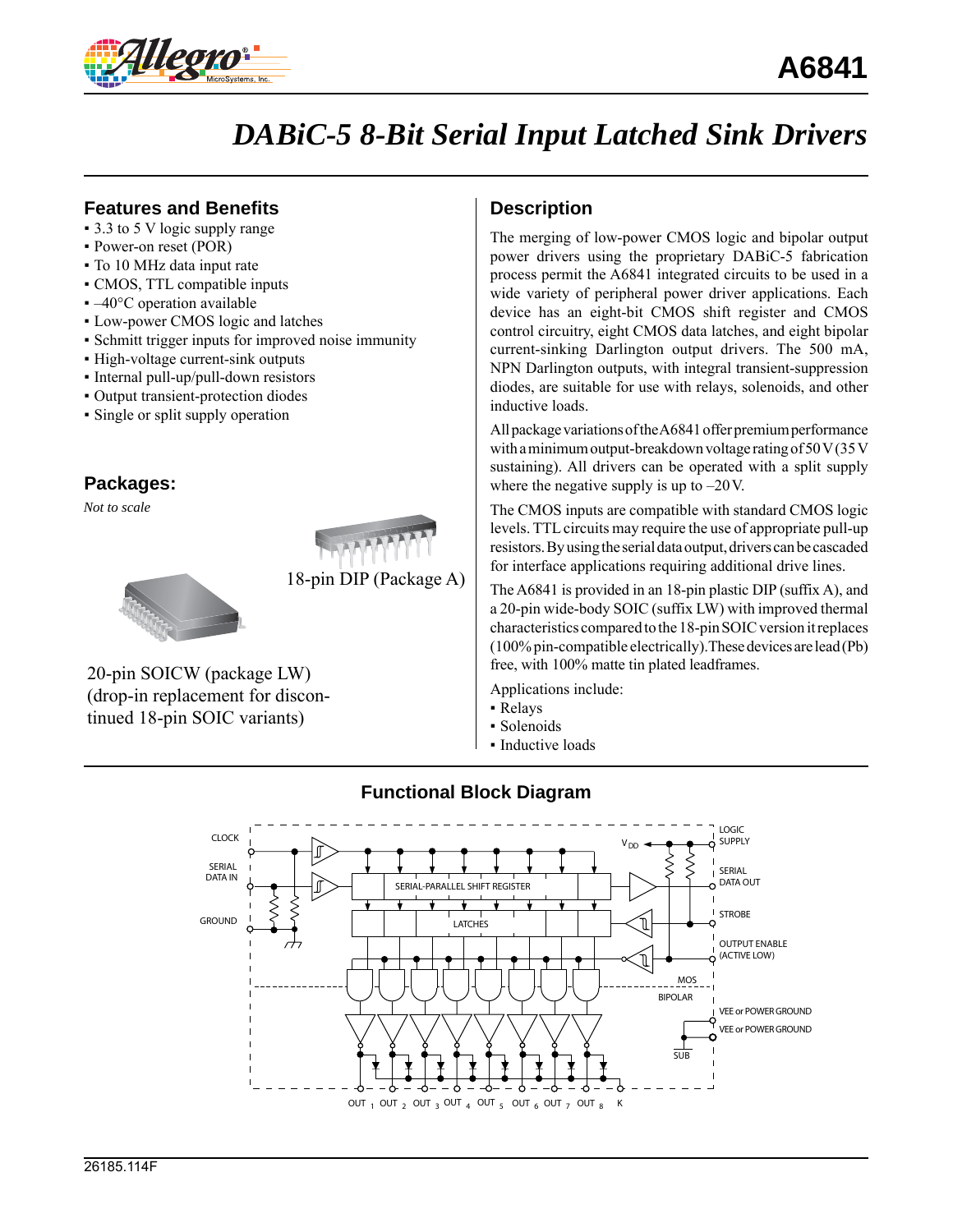# **A6841** *DABiC-5 8-Bit Serial Input Latched Sink Drivers*

#### **Selection Guide**

| <b>Part Number</b> | Package               | <b>Packing</b>       | <b>Ambient</b>                     |
|--------------------|-----------------------|----------------------|------------------------------------|
| A6841EA-T          | 18-pin DIP            | 21 pieces per tube   |                                    |
| A6841ELW-20-T      | 20-pin wide body SOIC | 37 pieces per tube   | $-40^{\circ}$ C to 85 $^{\circ}$ C |
| A6841ELWTR-20-T    | 20-pin wide body SOIC | 1000 pieces per reel |                                    |
| A6841SA-T          | 18-pin DIP            | 21 pieces per tube   |                                    |
| A6841SLW-20-T      | 20-pin wide body SOIC | 37 pieces per tube   | $-20^{\circ}$ C to 85 $^{\circ}$ C |
| A6841SLWTR-20-T    | 20-pin wide body SOIC | 1000 pieces per reel |                                    |

#### **Absolute Maximum Ratings\***

| Characteristic                       | Symbol               | <b>Notes</b>                    | Rating                  | <b>Units</b> |
|--------------------------------------|----------------------|---------------------------------|-------------------------|--------------|
| Logic Supply Voltage                 | V <sub>DD</sub>      |                                 |                         | V            |
| <b>Emitter Supply Voltage</b>        | $V_{EE}$             |                                 | $-20$                   |              |
| Input Voltage Range                  | $V_{\text{IN}}$      |                                 | $-0.3$ to $V_{DD}$ +0.3 | v            |
| Output Voltage                       | $V_{CE}$             |                                 | 50                      |              |
|                                      | $V_{CE(SUS)}$        | For inductive load applications | 35                      | V            |
| <b>Continuous Output Current</b>     | $I_{OUT}$            | Each output                     | 500                     | mA           |
| <b>Operating Ambient Temperature</b> |                      | Range E                         | $-40$ to 85             | °C           |
|                                      | $T_A$                | Range S                         | $-20$ to 85             | °C           |
| Maximum Junction Temperature         | $T_{\text{I}}$ (max) |                                 | 150                     | °C           |
| Storage Temperature                  | $T_{\text{stg}}$     |                                 | $-55$ to 150            | °C           |

Caution: CMOS devices have input-static protection, but are susceptible to damage when exposed to extremely high static-electrical charges.

#### Allowable Package Power Dissipation, P<sub>D</sub>



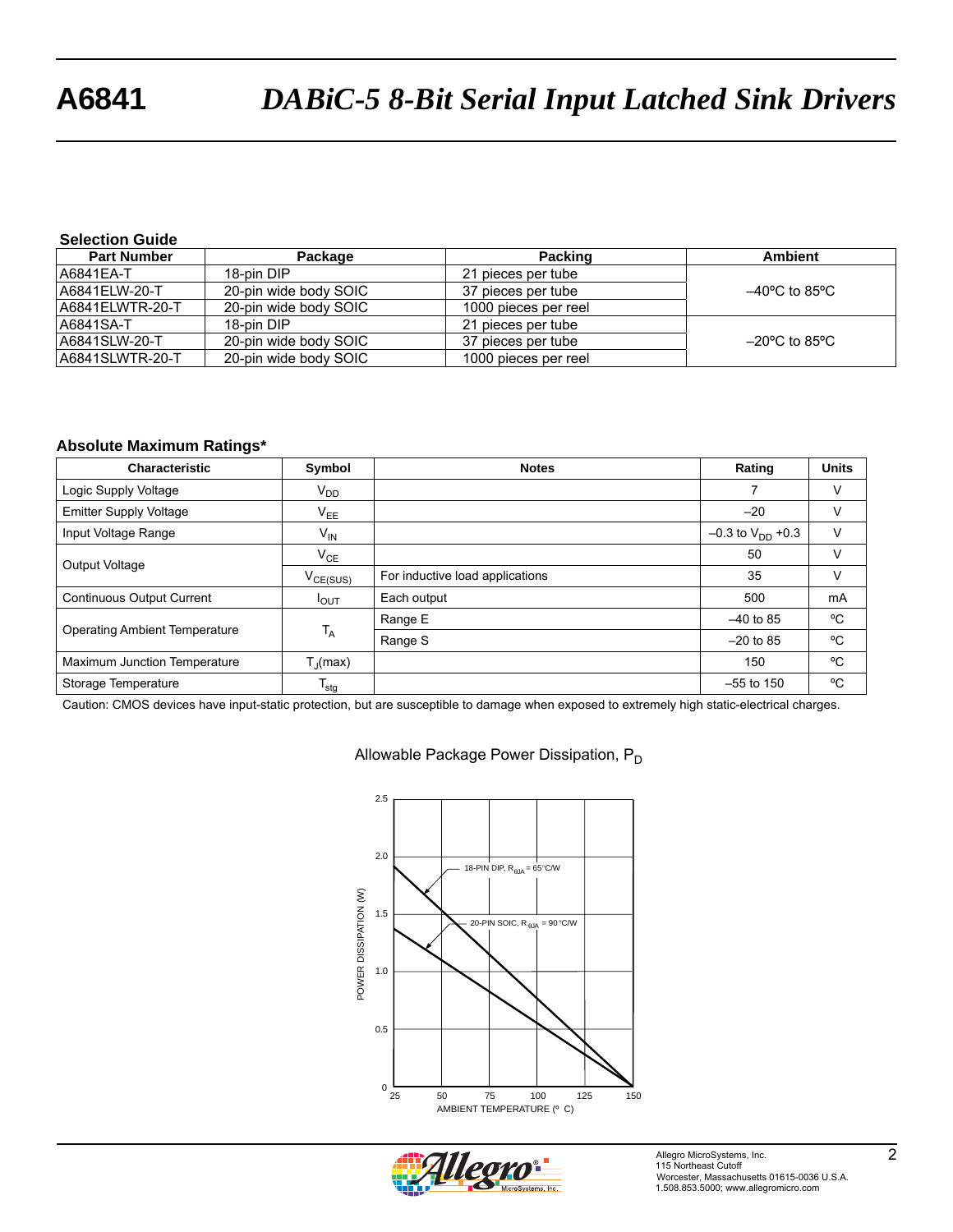#### **ELECTRICAL CHARACTERISTICS<sup>1</sup>** Unless otherwise noted:  $T_A = 25^\circ$ C,  $V_{EE} = 0$  V, logic supply operating voltage  $V_{DD} = 3.0$  to  $5.5$  V

|                                                |                 |                                                               | $V_{dd} = 3.3 V$         |                          | $V_{dd} = 5V$            |                          |                          |                          |              |
|------------------------------------------------|-----------------|---------------------------------------------------------------|--------------------------|--------------------------|--------------------------|--------------------------|--------------------------|--------------------------|--------------|
| <b>Characteristic</b>                          | Symbol          | <b>Test Conditions</b>                                        | Min.                     | Typ.                     | Max.                     | Min.                     | Typ.                     | Max.                     | <b>Units</b> |
| Output Leakage Current                         | $I_{CEX}$       | $V_{\text{OUT}} = 50 V$                                       | $\overline{\phantom{m}}$ |                          | 10                       | $\overline{\phantom{0}}$ | $\overline{\phantom{0}}$ | 10                       | μA           |
| Output Sustaining Voltage                      | $V_{CE(SUS)}$   | $I_{OUT}$ = 350 mA, L = 3 mH                                  | 35                       |                          | $\overline{\phantom{0}}$ | 35                       | $\overline{\phantom{0}}$ |                          | $\vee$       |
|                                                |                 | $I_{OUT}$ = 100 mA                                            | $\overline{\phantom{m}}$ | $\overline{\phantom{0}}$ | 1.1                      |                          | $\overline{\phantom{0}}$ | 1.1                      | $\vee$       |
| <b>Collector-Emitter Saturation</b><br>Voltage | $V_{CE(SAT)}$   | $I_{OUT}$ = 200 mA                                            | $\qquad \qquad -$        |                          | 1.3                      |                          | —                        | 1.3                      | $\vee$       |
|                                                |                 | $I_{\text{OUT}}$ = 350 mA                                     | $\qquad \qquad -$        |                          | 1.6                      |                          | $\overline{\phantom{0}}$ | 1.6                      | $\vee$       |
| Input Voltage                                  | $V_{IN(1)}$     |                                                               | 2.2                      |                          | $\overline{\phantom{0}}$ | 3.3                      | $\overline{\phantom{0}}$ | $\overline{\phantom{m}}$ | $\vee$       |
|                                                | $V_{IN(0)}$     |                                                               | $\qquad \qquad -$        |                          | 1.1                      | $\overline{\phantom{0}}$ | $\overline{\phantom{0}}$ | 1.7                      | $\vee$       |
| Input Resistance                               | $R_{IN}$        |                                                               | 50                       |                          |                          | 50                       | —                        | $\overline{\phantom{m}}$ | $k\Omega$    |
| Serial Data Output Voltage                     | $V_{OUT(1)}$    | $I_{OUT} = -200 \mu A$                                        | 2.8                      | 3.05                     |                          | 4.5                      | 4.75                     | $\overline{\phantom{0}}$ | $\vee$       |
|                                                | $V_{OUT(0)}$    | $I_{OUT}$ = 200 µA                                            | $\overline{\phantom{0}}$ | 0.15                     | 0.3                      | $\overline{\phantom{0}}$ | 0.15                     | 0.3                      | $\vee$       |
| Maximum Clock Frequency <sup>2</sup>           | $f_{c}$         |                                                               | 10                       |                          | $\overline{\phantom{0}}$ | 10                       | $\overline{\phantom{0}}$ |                          | <b>MHz</b>   |
|                                                | $I_{DD(1)}$     | One output on, $OE = L$ , $ST = H$                            | $\qquad \qquad -$        |                          | 2.0                      |                          | $\overline{\phantom{0}}$ | 2.0                      | mA           |
| Logic Supply Current                           | $I_{DD(0)}$     | All outputs off, $OE = H$ , $ST = H$ ,<br>P1 through $P8 = L$ | —                        | —                        | 100                      |                          |                          | 100                      | μA           |
| Clamp Diode Leakage Current                    | $I_r$           | $V_r = 50 V$                                                  | $\qquad \qquad -$        | $\qquad \qquad -$        | 50                       | $\qquad \qquad -$        | $\overline{\phantom{0}}$ | 50                       | μA           |
| Clamp Diode Forward Voltage                    | $V_f$           | $I_f = 350$ mA                                                | $\overline{\phantom{m}}$ |                          | $\overline{c}$           |                          | —                        | 2                        | $\vee$       |
| Output Enable-to-Output Delay                  | $t_{dis(BO)}$   | $V_{CC}$ = 50V, R1 = 500 $\Omega$ , C1 ≤ 30 pF                | $\qquad \qquad -$        | $\qquad \qquad -$        | 1.0                      | $\qquad \qquad -$        | —                        | 1.0                      | μs           |
|                                                | $t_{en(BO)}$    | $V_{CC}$ = 50 V, R1 = 500 Ω, C1 ≤ 30 pF                       | $\overline{\phantom{0}}$ |                          | 1.0                      |                          | $\overline{\phantom{0}}$ | 1.0                      | <b>US</b>    |
| Strobe-to-Output Delay                         | $t_{p(STH-QL)}$ | $V_{CC}$ = 50V, R1 = 500 Ω, C1 ≤ 30 pF                        | $\qquad \qquad -$        |                          | 1.0                      |                          | —                        | 1.0                      | μs           |
|                                                | $t_{p(STH-QH)}$ | $V_{CC}$ = 50V, R1 = 500 Ω, C1 ≤ 30 pF                        | $\overline{\phantom{0}}$ |                          | 1.0                      |                          | $\overline{\phantom{0}}$ | 1.0                      | μs           |
| Output Fall Time                               | $t_f$           | $V_{CC}$ = 50V, R1 = 500 Ω, C1≤30 pF                          | $\qquad \qquad -$        |                          | 1.0                      | $\overline{\phantom{0}}$ | $\overline{\phantom{0}}$ | 1.0                      | μs           |
| <b>Output Rise Time</b>                        | $t_{r}$         | $V_{CC}$ = 50V, R1 = 500 Ω, C1≤30 pF                          | $\overline{\phantom{0}}$ | —                        | 1.0                      | $\overline{\phantom{0}}$ |                          | 1.0                      | μs           |
| Clock-to-Serial Data Out Delay                 | $t_{p(CH-SQX)}$ | $I_{OUT}$ = $\pm 200$ µA                                      | $\overline{\phantom{0}}$ | 50                       | $\overline{\phantom{0}}$ | $\overline{\phantom{0}}$ | 50                       | —                        | ns           |

1Positive (negative) current is defined as conventional current going into (coming out of) the specified device pin.

<sup>2</sup>Operation at a clock frequency greater than the specified minimum value is possible but not warranteed.

#### Truth Table

| Serial |       | Shift Register Contents                          | Serial         |        | <b>Latch Contents</b>                            | Output | <b>Output Contents</b>  |
|--------|-------|--------------------------------------------------|----------------|--------|--------------------------------------------------|--------|-------------------------|
| Data   | Clock |                                                  | Data           | Strobe |                                                  | Enable |                         |
| Input  | Input | $I_1$<br>$\mathsf{I}_2$<br>ا …<br>$\mathsf{I}_3$ | Output         | Input  | $\mathsf{I}_1$<br>$\mathsf{I}_2$<br>$I_3$<br>ا … | Input  | $I_1$ $I_2$ $I_3$<br>lg |
| H      |       | Н.<br>$R_1$ $R_2$ $R_7$                          | R <sub>7</sub> |        |                                                  |        |                         |
|        |       | $R_1$ $R_2$<br>R <sub>7</sub><br>L.              | R <sub>7</sub> |        |                                                  |        |                         |
| X      | ı     | $R_2$ $R_3$ $R_8$<br>$R_{1}$                     | $R_{8}$        |        |                                                  |        |                         |
|        |       | X X X<br>$\mathsf{X}$                            | X              |        | $R_1$ $R_2$ $R_3$ $R_8$                          |        |                         |
|        |       | $P_{4}$<br>$P_2$ $P_3$<br>$P_{8}$                | $P_8$          | H      | $P_2$ $P_3$ $P_8$<br>$P_{1}$                     |        | $P_1$ $P_2$ $P_3$ $P_8$ |
|        |       |                                                  |                |        | X<br>X                                           | H      | H<br>- H<br>H.<br>H     |

L = Low Logic Level

P = Present State R = Previous State

H = High Logic Level



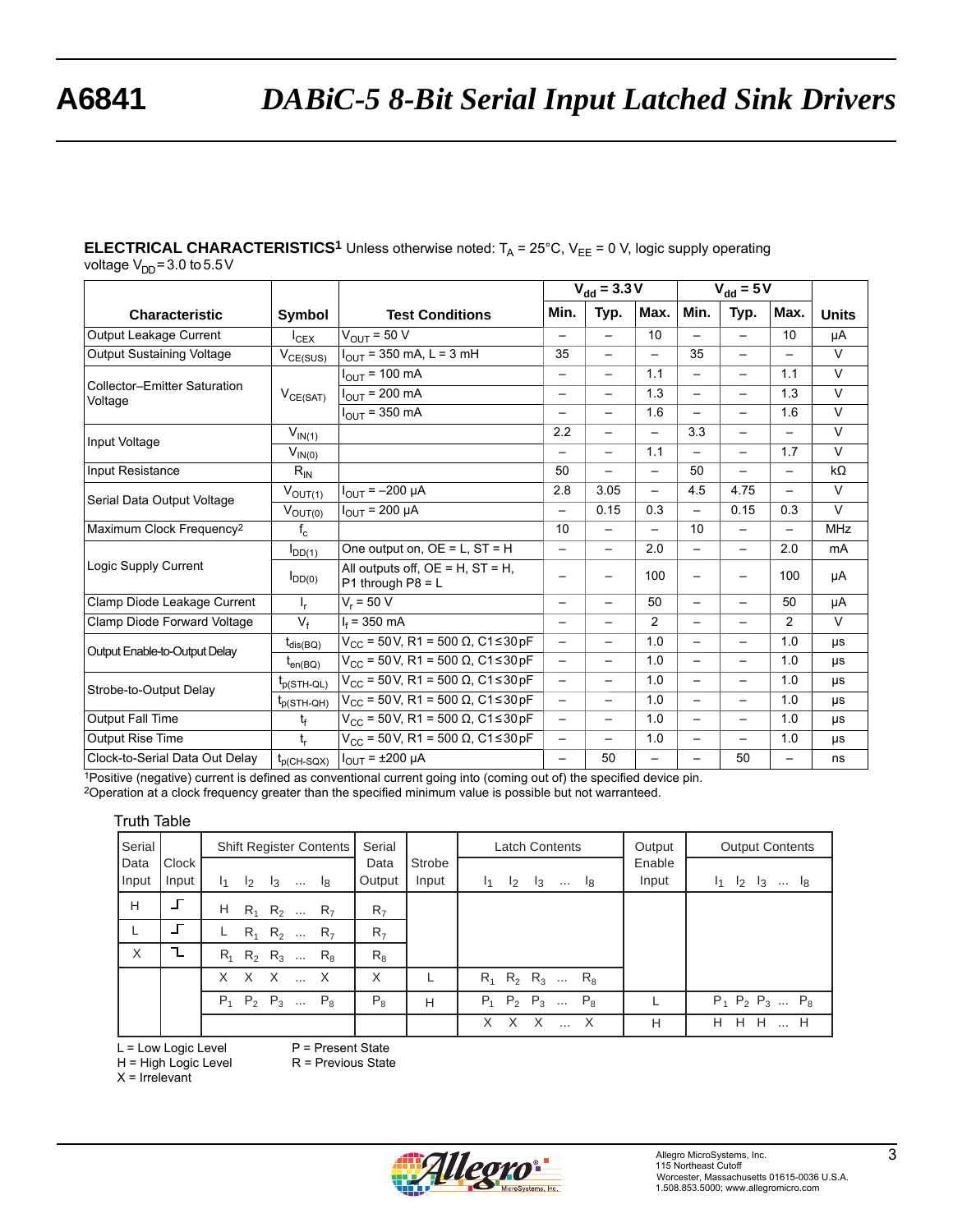

NOTE: Timing is representative of a 10 MHz clock. Higher speeds may be attainable; operation at high temperatures will reduce the specified maximum clock frequency.

Powering-on with the inputs in the low state ensures that the registers and latches power-on in the low state (POR).

Serial Data present at the input is transferred to the shift register on the logical 0 to logical 1 transition of the CLOCK input pulse. On succeeding CLOCK pulses, the registers shift data information towards the SERIAL DATA OUT-PUT. The serial data must appear at the input prior to the rising edge of the CLOCK input waveform.

Information present at any register is transferred to the respective latch when the STROBE is high (serial-to-parallel conversion). The latches will continue to accept new data as long as the STROBE is held high. Applications where the latches are bypassed (STROBE tied high) will require that the OUTPUT ENABLE input be high during serial data entry.

When the OUTPUT ENABLE input is high, all of the output buffers are disabled (OFF). The information stored in the latches or shift register is not affected by the OUTPUT ENABLE input. With the OUTPUT ENABLE input low, the outputs are controlled by the state of their respective latches.

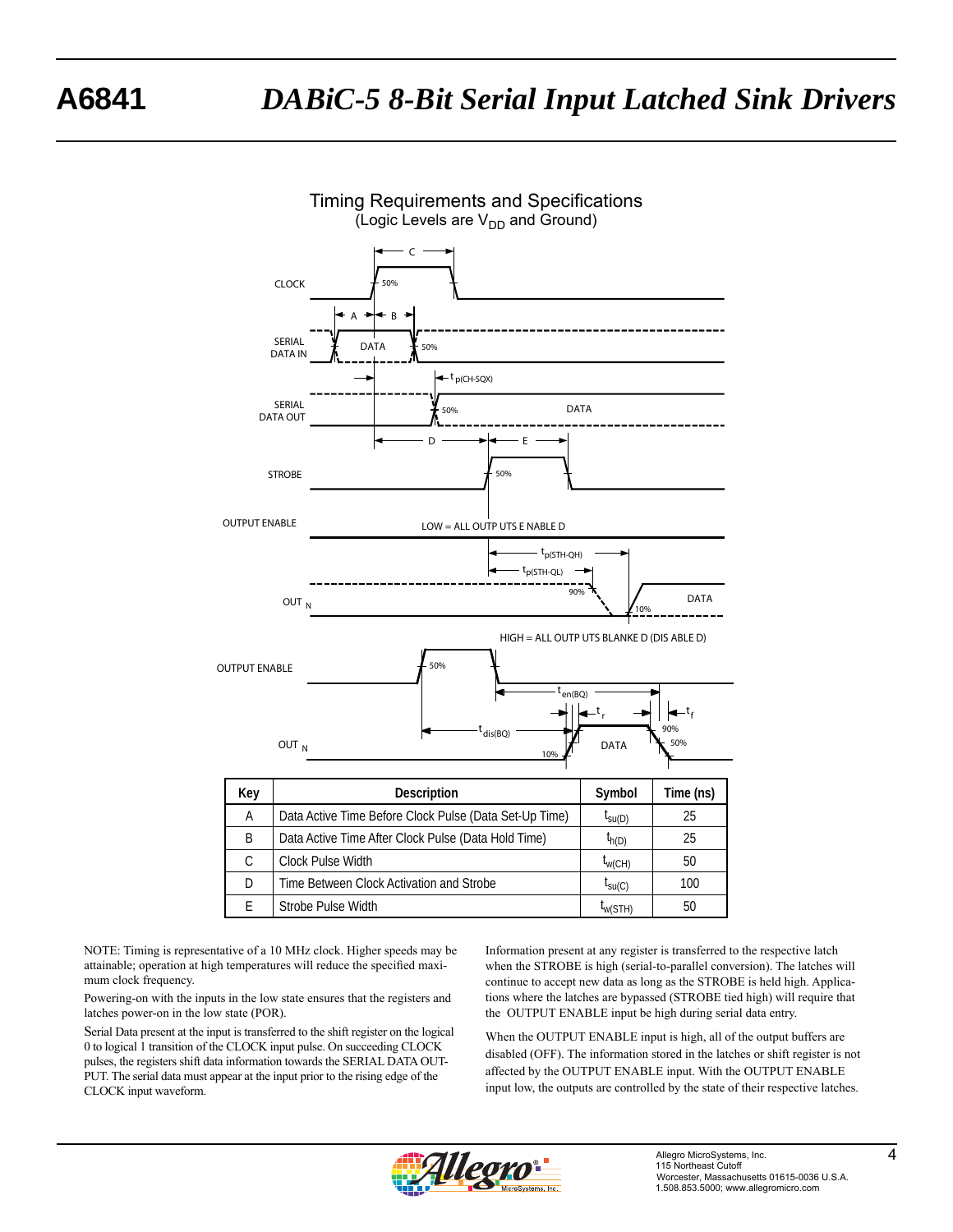# **A6841** *DABiC-5 8-Bit Serial Input Latched Sink Drivers*

## Pin-out Diagrams



(NC pins, 10 and 11, not present on discontinued 18-pin LW package)

| <b>Terminal List Table</b> |                                        |                |                |  |  |  |  |
|----------------------------|----------------------------------------|----------------|----------------|--|--|--|--|
| <b>Name</b>                |                                        | <b>Number</b>  |                |  |  |  |  |
|                            | <b>Description</b>                     | Package A      | Package LW     |  |  |  |  |
| <b>VEE</b>                 | Power Ground to substrate              | 1, 9           | 1, 9           |  |  |  |  |
| <b>CLOCK</b>               | <b>Clock</b>                           | $\overline{2}$ | 2              |  |  |  |  |
| <b>SERIAL DATA IN</b>      | Serial Data In                         | 3              | 3              |  |  |  |  |
| <b>GROUND</b>              | Logic Ground                           | 4              | $\overline{4}$ |  |  |  |  |
| <b>VDD</b>                 | Logic Supply                           | 5              | 5              |  |  |  |  |
| <b>SERIAL DATA OUT</b>     | Serial Data Out, for cascading devices | 6              | 6              |  |  |  |  |
| <b>STROBE</b>              | Strobe                                 | 7              | $\overline{7}$ |  |  |  |  |
| <b>OUTPUT ENABLE</b>       | Output Enable (active low)             | 8              | 8              |  |  |  |  |
| K                          | Common to $+V_L$ , for inductive loads | 10             | 12             |  |  |  |  |
| <b>NC</b>                  | Not internally connected               |                | 10, 11         |  |  |  |  |
| OUT8                       | Sink Output 8                          | 11             | 13             |  |  |  |  |
| OUT7                       | Sink Output 7                          | 12             | 14             |  |  |  |  |
| OUT <sub>6</sub>           | Sink Output 6                          | 13             | 15             |  |  |  |  |
| OUT5                       | Sink Output 5                          | 14             | 16             |  |  |  |  |
| OUT4                       | Sink Output 4                          | 15             | 17             |  |  |  |  |
| OUT <sub>3</sub>           | Sink Output 3                          | 16             | 18             |  |  |  |  |
| OUT <sub>2</sub>           | Sink Output 2                          | 17             | 19             |  |  |  |  |
| OUT <sub>1</sub>           | Sink Output 1                          | 18             | 20             |  |  |  |  |

# Allegro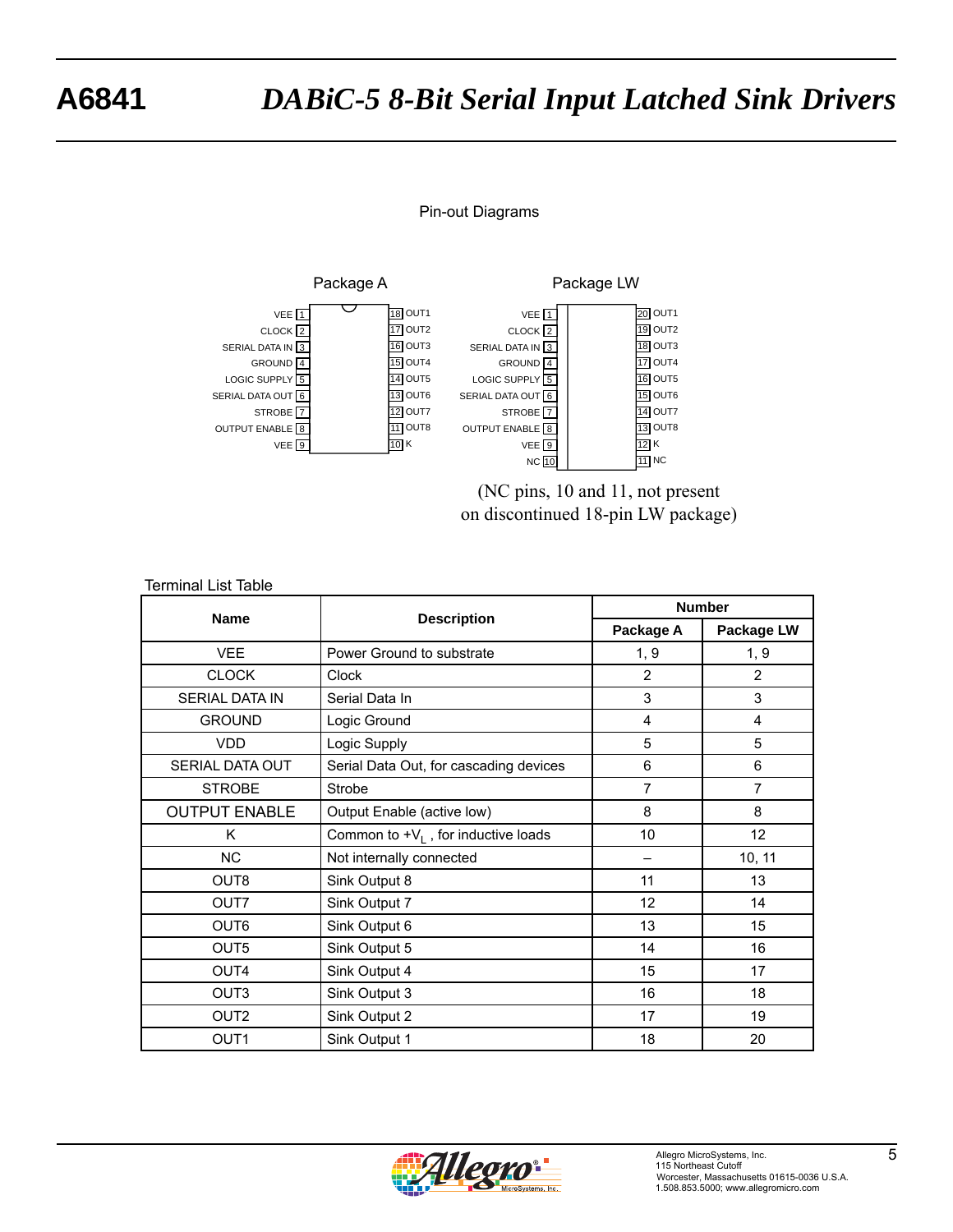# **A6841** *DABiC-5 8-Bit Serial Input Latched Sink Drivers*







Pins 10 and 11 can float; other pins match discontinued 18-pin SOIC: 1 to 9 same, pins 12 to 20 match pins 10 to 18



**SUB** 

OUT

 $O^{V_{EE}}$ 

 $o<sup>K</sup>$ 



CLOCK SERIAL DATA IN  $\gtrless$ 777

STROBE **OUTPUT** ENABLE

 $V_{DD}$ 

 $V_{DD}$ 

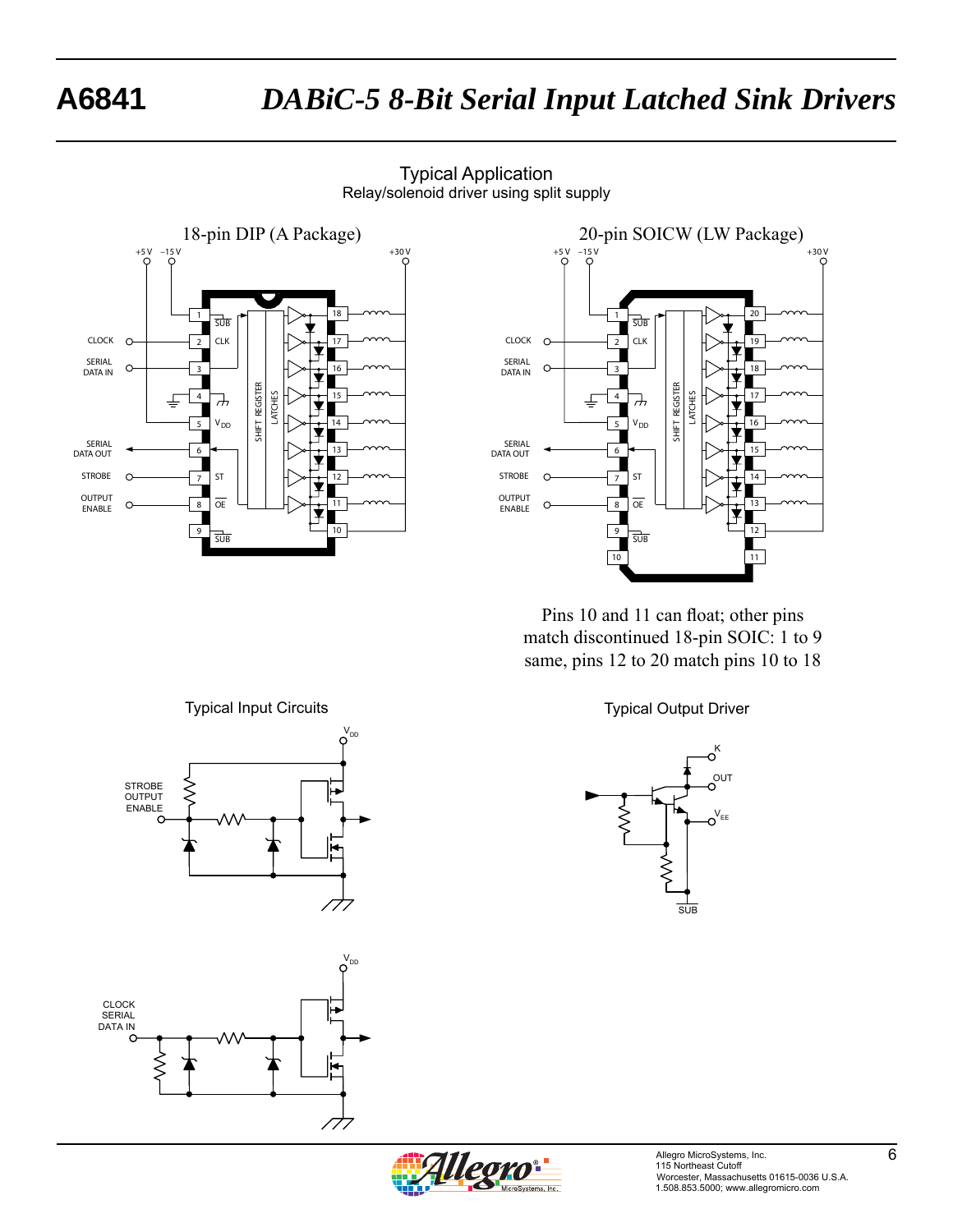Package A, 18-Pin DIP



Package LW, 20-Pin SOICW